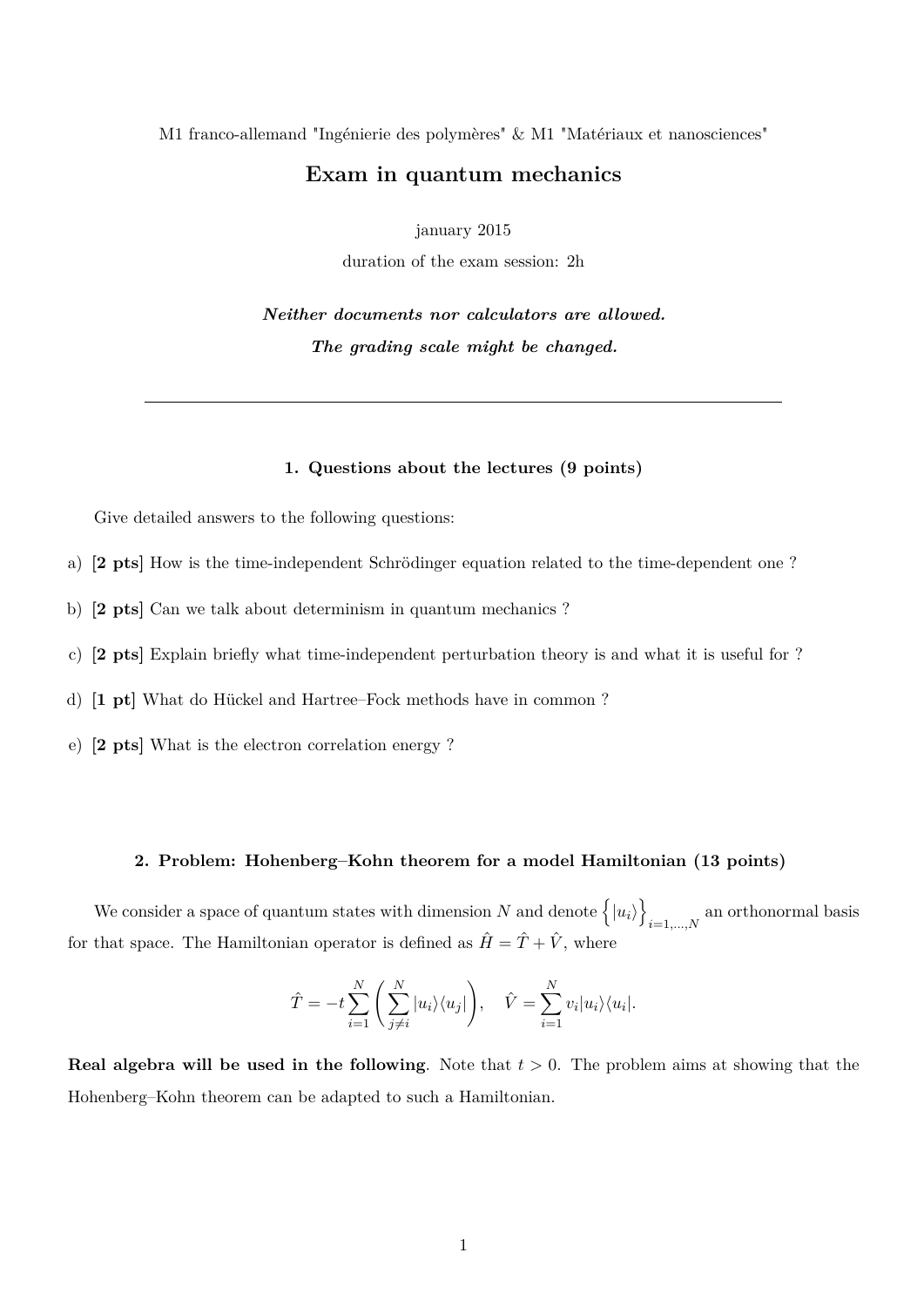a) [2 pts] Let  $|\Psi_0\rangle = \sum_{i=1}^{N} C_i |u_i\rangle$  denote the exact normalized ground state of  $\hat{H}$  associated with the exact ground-state energy  $E_0$ . Show that  $E_0 = \langle \Psi_0 | \hat{H} | \Psi_0 \rangle$ ,  $\langle u_j | \Psi_0 \rangle = C_j$  and then conclude that  $E_0 = \sum^N$ *i*=1  $v_i C_i^2 - t \sum_{i=1}^N \left( \sum_{j \neq i}^N \right)$  $j \neq i$  $C_iC_j$  $\lambda$ . Explain why, according to the variational principle, all the coefficients  ${C_i}_{i=1,\dots,N}$  are expected to have the same sign. We will assume that they are all positive in the **following**.

- b) **[2 pts]** Show that none of the  $C_i$  coefficients are equal to zero. **Hint:** Explain why, for  $1 \leq k \leq N$ ,  $\langle u_k|\hat{H}-E_0|\Psi_0\rangle=0.$  Show that, if  $C_k=0$ , then  $\langle u_k|\hat{H}-E_0|\Psi_0\rangle=\langle u_k|\hat{H}|\Psi_0\rangle=-t\sum_{k=0}^N\langle u_k|\hat{H}|^2\rangle$  $j \neq k$  $C_j$ . Finally, use question 2. a) to prove that the latter sum must be strictly positive and conclude.
- c) [2 pts] We consider another set  ${v_i'}_{i=1,\dots,N}$  that differ from  ${v_i}_{i=1,\dots,N}$  by more than a constant  $(\forall i, v_i \neq v'_i + C$  where *C* does not depend on *i*) and denote  $|\Psi'_0\rangle$  the exact normalized ground state of  $\hat{H}' = \hat{T} + \hat{V}'$  that is associated with the exact ground-state energy  $E'_0$ . Show that  $|\Psi_0\rangle \neq |\Psi'_0\rangle$ .

**Hint:** first show that, for  $1 \leq k \leq N$ ,  $\langle u_k | \hat{V} - \hat{V}' | \Psi_0 \rangle = (v_k - v'_k) C_k$ . Then show that the latter should also be equal to  $(E_0 - E'_0)C_k$  if  $|\Psi_0\rangle = |\Psi'_0\rangle$ . Deduce from question 2. b) that  $v_k - v'_k$  should therefore be equal to  $E_0 - E'_0$  for any *k*, and conclude.

- d) [2 pts] We define the ground-state density as the set of values  $\{n_i\}_{i=1,\dots,N}$  that is defined as follows:  $n_i = \langle \Psi_0 | \hat{n}_i | \Psi_0 \rangle$  with  $\hat{n}_i = |u_i\rangle \langle u_i |$ . Show that  $n_i > 0$  and  $\sum^N$ *i*=1  $n_i = 1$ *.* What is the physical meaning of  $n_i$ ?
- e)  $[1 \text{ pt}]$  We assume in the following that  $E_0$  and  $E'_0$  are non-degenerate. Explain why, according to question 2. c),  $\langle \Psi_0' | \hat{H} | \Psi_0' \rangle > E_0$  and  $\langle \Psi_0 | \hat{H}' | \Psi_0 \rangle > E_0'$ .
- f) [2 pts] Let us assume that  $|\Psi'_0\rangle$  has the same density as  $|\Psi_0\rangle$ , which means that  $\langle\Psi'_0|\hat{n}_i|\Psi'_0\rangle = n_i$  for  $1 \leq i \leq N$ . Show that, in this particular case,  $\langle \Psi_0 | \hat{V} | \Psi_0 \rangle = \langle \Psi'_0 | \hat{V} | \Psi'_0 \rangle$  and  $\langle \Psi_0 | \hat{V}' | \Psi_0 \rangle = \langle \Psi'_0 | \hat{V}' | \Psi'_0 \rangle$ . Deduce from question 2. e) the following inequalities:

$$
\langle \Psi_0 | \hat{T} | \Psi_0 \rangle > \langle \Psi'_0 | \hat{T} | \Psi'_0 \rangle \quad \text{ and } \quad \langle \Psi_0 | \hat{T} | \Psi_0 \rangle < \langle \Psi'_0 | \hat{T} | \Psi'_0 \rangle.
$$

Conclude.

- g) **[1 pt]** Explain why not only the ground state but also the excited states of  $\hat{H}$  can in principle be determined from the ground-state density.
- h) **[1 pt]** Show that, according to question 2. a), the ground-state energy can here be expressed explicitly in terms of the ground-state density as follows:  $E_0 = \sum_{n=1}^{N}$ *i*=1  $v_i n_i - t \sum_{i=1}^N \left( \sum_{j \neq i}^N \right)$  $j \neq i$  $\sqrt{n_i n_j}$ .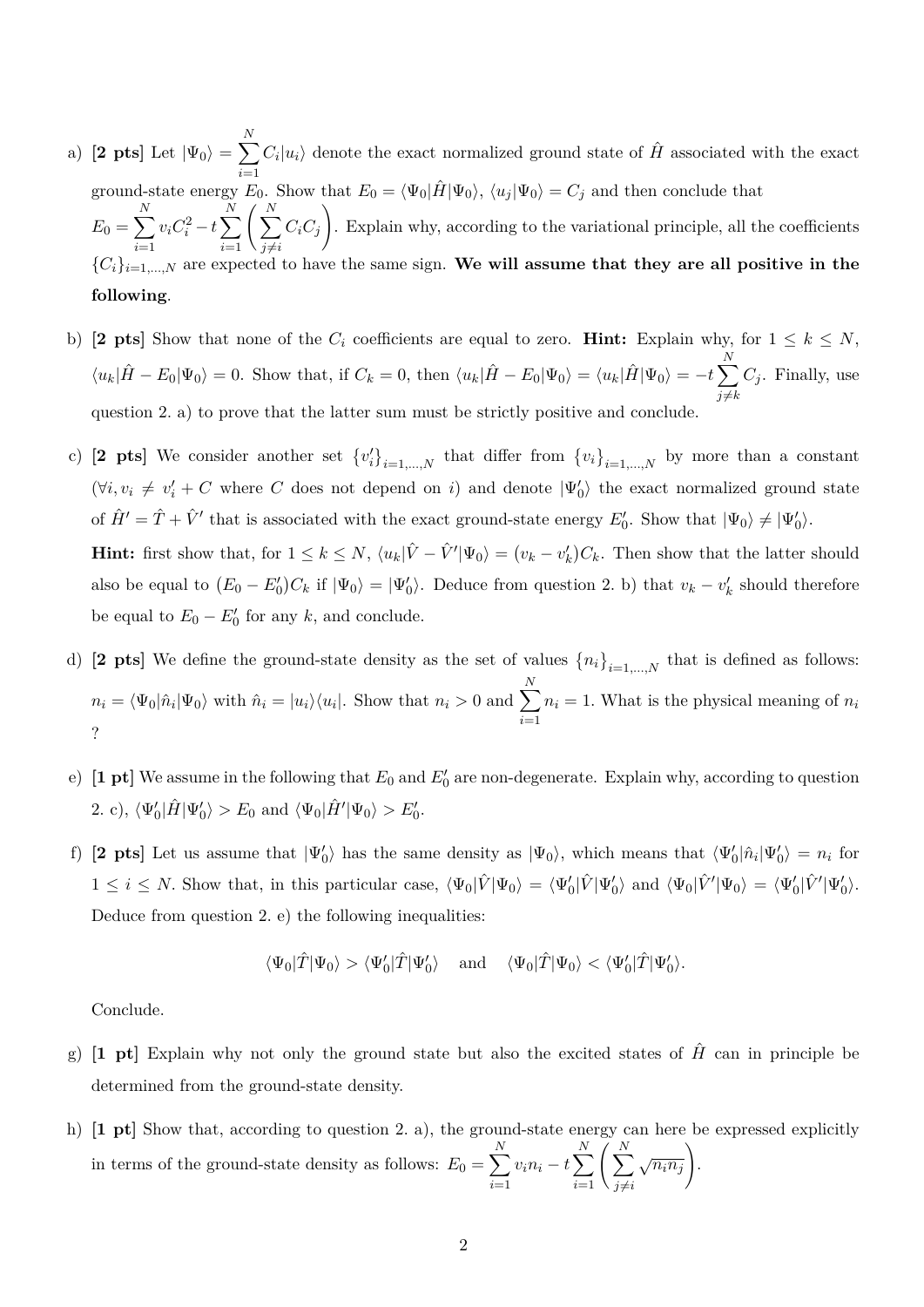| Example 2. a. A. If $ b  = 2014 - 2015$ | Example 2. a. If $ b  = 2014 - 2015$ | Example 2. a. If $ b  = 2014 + 2015$ |
|-----------------------------------------|--------------------------------------|--------------------------------------|
| 1. $ b  = 2$                            | 2. $ a  = 2$                         | 3. $ b  = 2$                         |
| 2. a. A. If $ b  = 25$                  | 4. $ b  = 201$                       |                                      |
| 3. $ b  = 2$                            | 5. $ b  = 2$                         |                                      |
| 4. $ b  = 2$                            | 6. $ b  = 2$                         |                                      |
| 5. $ b  = 2$                            | 7. $ b  = 2$                         |                                      |
| 6. $ b  = 2$                            | 8. $ b  = 2$                         |                                      |
| 7. $ b  = 2$                            | 9. $ b  = 2$                         |                                      |
| 8. $ b  = 2$                            | 10. $ b  = 2$                        |                                      |
| 9. $ b  = 2$                            | 11. $ b  = 2$                        |                                      |
| 10. $ b  = 2$                           | 12. $ b  = 2$                        |                                      |
| 11. $ b  = 2$                           | 13. $ b  = 2$                        |                                      |
| 12. $ b  = 2$                           | 14. $ b  = 2$                        |                                      |
| 13. $ b  = 2$                           | 15. $ b  = 2$                        |                                      |
| 14. $ b  = 2$                           | 16. $ b  = 2$                        |                                      |
| 15. $ b  =$                             |                                      |                                      |

is equal to its lowest possible.

 $7/p<sub>b</sub>$ 

Value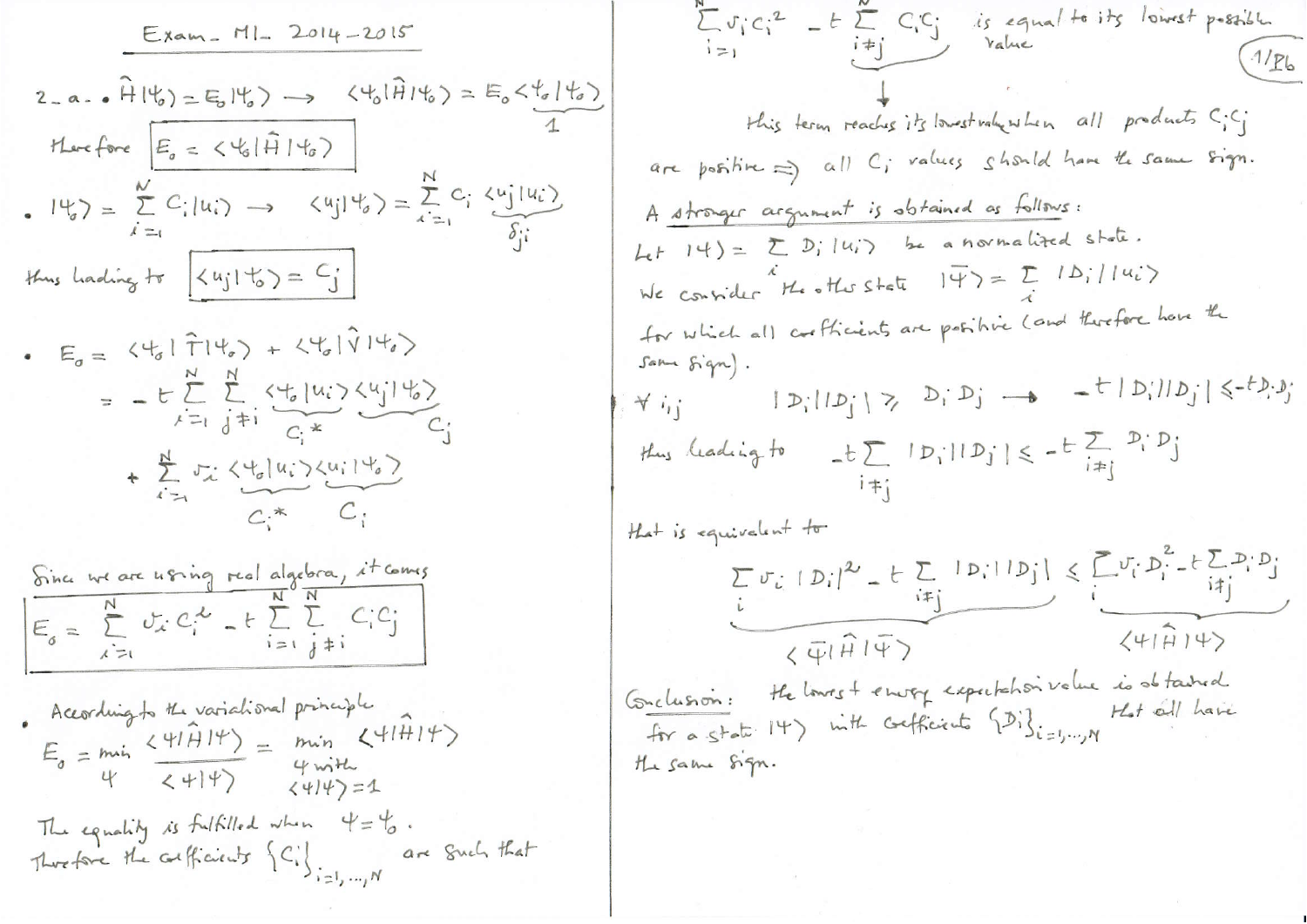| \n $2.6. \overrightarrow{AB} + \overrightarrow{B} = \overrightarrow{B} + \overrightarrow{B} = 0$ \n | \n $(\overrightarrow{A} - \overrightarrow{B}) + \overrightarrow{B} = 0$ \n | \n $(\overrightarrow{A} - \overrightarrow{B}) + \overrightarrow{B} = 0$ \n | \n $(\overrightarrow{B} - \overrightarrow{B}) + \overrightarrow{B} = 0$ \n | \n $(\overrightarrow{B} - \overrightarrow{B}) + \overrightarrow{B} = 0$ \n | \n $(\overrightarrow{B} - \overrightarrow{B}) + \overrightarrow{B} = 0$ \n | \n $(\overrightarrow{B} - \overrightarrow{B}) + \overrightarrow{B} = 0$ \n | \n $(\overrightarrow{B} - \overrightarrow{B}) + \overrightarrow{B} = 0$ \n | \n $(\overrightarrow{B} - \overrightarrow{B}) + \overrightarrow{B} = 0$ \n | \n $(\overrightarrow{B} - \overrightarrow{B}) + \overrightarrow{B} = 0$ \n | \n $(\overrightarrow{B} - \overrightarrow{B}) + \overrightarrow{B} = 0$ \n | \n $(\overrightarrow{B} - \overrightarrow{B}) + \overrightarrow{B} = 0$ \n | \n $(\overrightarrow{B} - \overrightarrow{B}) + \overrightarrow{B} = 0$ \n | \n $(\overrightarrow{B} - \overrightarrow{B}) + \overrightarrow{B} = 0$ \n | \n $(\overrightarrow{B} - \overrightarrow{B}) + \overrightarrow{B} = 0$ \n | \n $(\overrightarrow{B} - \overrightarrow{B}) + \overrightarrow{B} = 0$ \n | \n $(\overrightarrow{B} - \overrightarrow{B}) + \overrightarrow{B} = 0$ \n | \n $(\overrightarrow{B} - \overrightarrow{B}) + \overrightarrow{B} = 0$ \n | \n $(\overrightarrow{B} - \overrightarrow{B}) + \overrightarrow{B} = 0$ \n | \n $(\overrightarrow{B} - \overrightarrow{B}) + \overrightarrow{B} = 0$ \n | \n $(\over$ |
|-----------------------------------------------------------------------------------------------------|----------------------------------------------------------------------------|----------------------------------------------------------------------------|----------------------------------------------------------------------------|----------------------------------------------------------------------------|----------------------------------------------------------------------------|----------------------------------------------------------------------------|----------------------------------------------------------------------------|----------------------------------------------------------------------------|----------------------------------------------------------------------------|----------------------------------------------------------------------------|----------------------------------------------------------------------------|----------------------------------------------------------------------------|----------------------------------------------------------------------------|----------------------------------------------------------------------------|----------------------------------------------------------------------------|----------------------------------------------------------------------------|----------------------------------------------------------------------------|----------------------------------------------------------------------------|----------------------------------------------------------------------------|-------------|
|-----------------------------------------------------------------------------------------------------|----------------------------------------------------------------------------|----------------------------------------------------------------------------|----------------------------------------------------------------------------|----------------------------------------------------------------------------|----------------------------------------------------------------------------|----------------------------------------------------------------------------|----------------------------------------------------------------------------|----------------------------------------------------------------------------|----------------------------------------------------------------------------|----------------------------------------------------------------------------|----------------------------------------------------------------------------|----------------------------------------------------------------------------|----------------------------------------------------------------------------|----------------------------------------------------------------------------|----------------------------------------------------------------------------|----------------------------------------------------------------------------|----------------------------------------------------------------------------|----------------------------------------------------------------------------|----------------------------------------------------------------------------|-------------|

 $\frac{1}{2}$